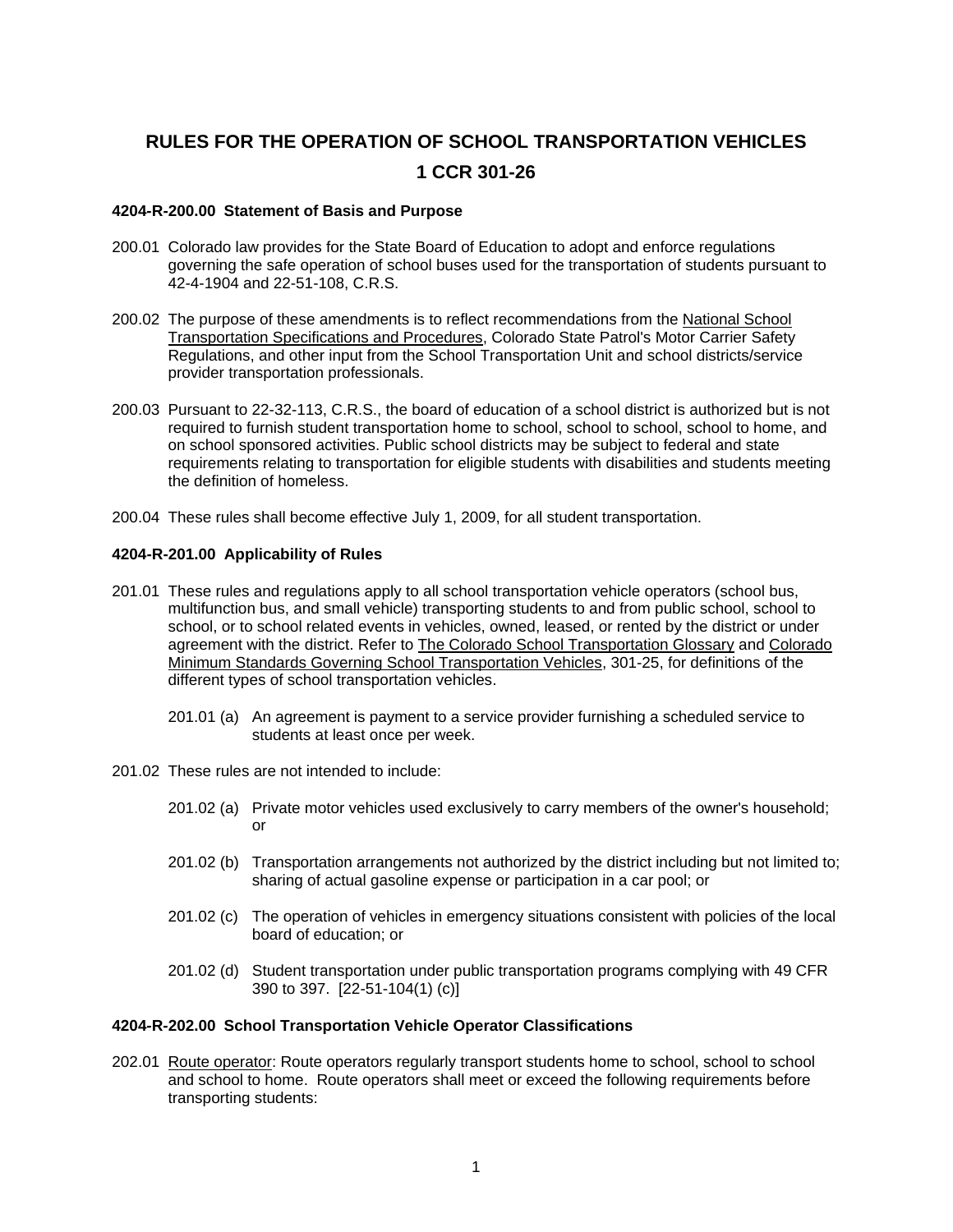- 202.01 (a) Possess a valid operator's license appropriate for size and type of vehicle.
- 202.01 (b) Be a minimum of 21 years of age.
- 202.01 (c) Annual motor vehicle record check (refer to 207.02).
- 202.01 (d) Pre-service training for type of vehicle (refer to 207.04).
- 202.01 (e) Six hours of annual in-service training (refer to 207.05). Part of this requirement shall be given during the school year.
- 202.01 (f) CDE appropriate annual written test [refer to 207.06(a and b)].
- 202.01 (g) Driving performance test conducted every school year (refer to 207.07).
- 202.01 (h) Current first aid certificate (refer to 207.01).
- 202.01 (i) Current U.S. Department of Transportation (DOT) physical not to exceed two years (refer to 205.01).
- 202.01 (j) Shall meet qualification standards and insurance coverage as adopted by the local board of education/service provider.
- 202.01 (k) Documentation of route operator requirements shall be maintained by the district/service provider in a driver qualification file for each operator.
- 202.01 (l) Training topics, date and duration shall be documented.
- 202.02 Activity trip operator: Activity trip operators transport students to and from events sanctioned by the school district other than route operation as defined in 202.01.
	- 202.02 (a) Small vehicle and multifunction bus (14 or less passenger capacity) activity trip operators shall meet or exceed the following requirements before transporting students:
		- (1) Possess a valid operator's license.
		- (2) Be a minimum of 21 years of age.
		- (3) Annual motor vehicle record check (refer to 207.02).
		- (4) Pre-service operator training for type of vehicle (refer to 207.04).
		- (5) Annual CDE small vehicle written test [refer to 207.06(b)].
		- (6) Shall meet qualification standards and insurance coverage as adopted by the local board of education/service provider.
		- (7) Medical history shall be provided annually on a CDE approved form. Any yes annotations shall require a doctors qualification.
		- (8) A driving performance test shall be part of initial certification (refer to 207.07).
		- (9) Documentation of activity trip operator qualifications shall be maintained by the district/service provider.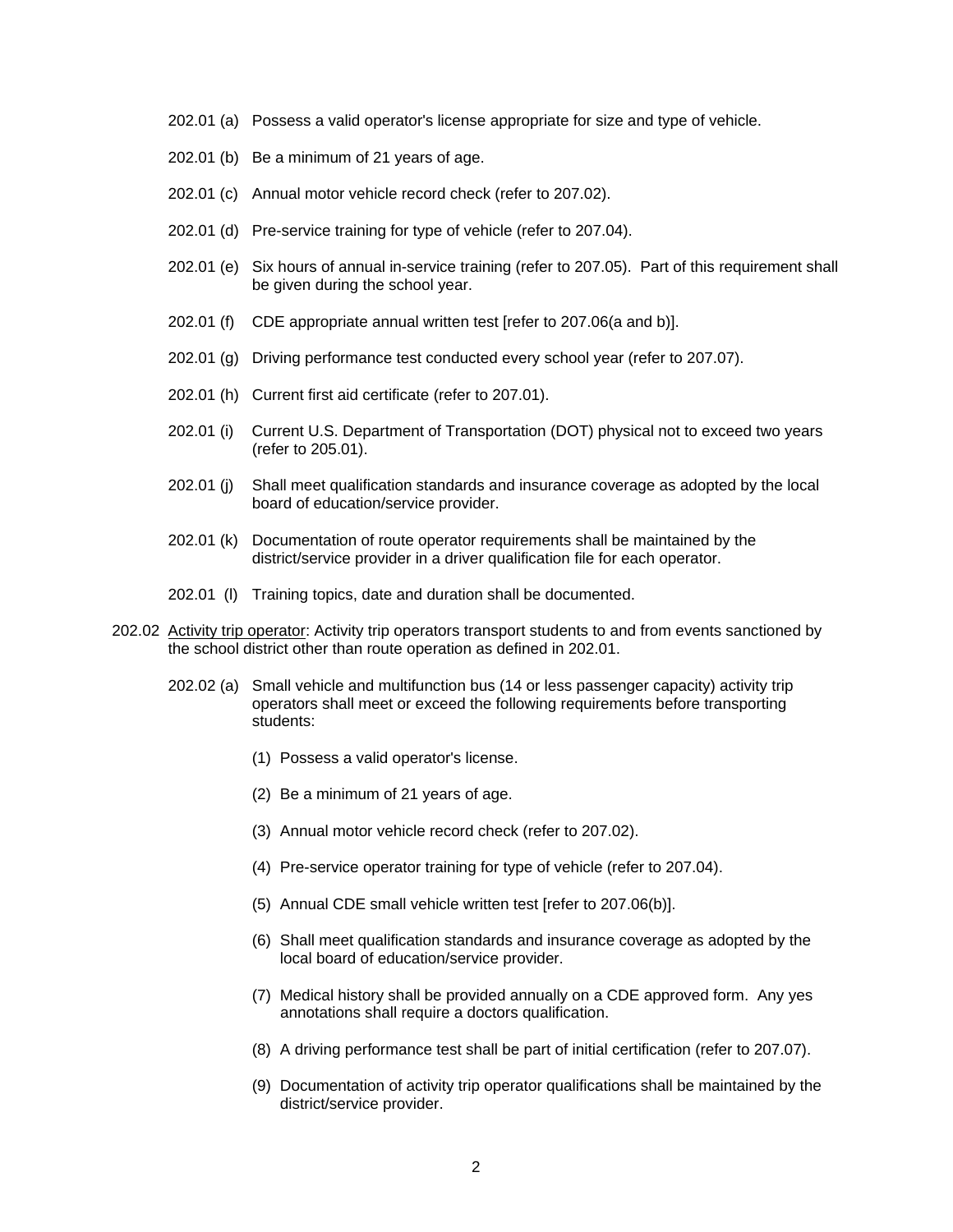- (10) Training topics, date, and duration shall be documented.
- 202.02 (b) Activity trip operators of greater than 15 passenger capacity vehicles shall meet or exceed the requirements for route operator (202.01).

## **4204-R-203.00 Commercial Driver's License (CDL) Endorsement**

- 203.01 A "P" endorsement is required to operate school transportation vehicles of 16 or greater capacity.
- 203.02 An "S" endorsement is required to operate school buses of 16 or greater capacity when transporting students.

#### **4204-R-204.00 Para-Professionals**

204.01 Para-professionals who work with students on the transportation vehicle shall be provided information in first aid and other appropriate pre-service and in-service information.

## **4204-R-205.00 Physical Standards**

- 205.01 All route level operators shall have a current physical examination (not to exceed two years) by a licensed medical examiner as defined in 49 CFR 390.5 and as approved by the district/service provider.
- 205.02 Physical for route operators shall meet the standards of the DOT physical.
- 205.03 A copy of the medical examination report and medical examination certificate shall be maintained in the driver qualification file.
- 205.04 Medical waivers to the DOT physical standards shall be administered by the Colorado State Patrol [part 391.43 Federal Motor Carrier Safety Regulations, (FMCSR)] and attached to the physical exam report.
- 205.05 School transportation vehicle operators, para-professionals, and bus assistants are required to be able to perform all essential functions including emergency evacuations when transporting students as determined by district/service provider job description or physical performance test.
- 205.06 School transportation vehicle operators, who have medical conditions which result in temporary loss of performance abilities as addressed in 205.05, shall provide satisfactory medical proof of restoration of health to the employing school district/service provider.
- 205.07 The employing school district/service provider has the authority to require at any time a medical evaluation of school transportation vehicle operators for any condition that could impair the operator's ability to operate the vehicle safely, and may take appropriate action on the outcome of such evaluation.
- 205.08 School transportation vehicle operators requiring vision correction by eyeglasses or contact lenses, shall be required to wear them at all times while operating the school transportation vehicle.
- 205.09 School transportation vehicle operators requiring hearing correction by a corrective device, shall be required to wear the properly functioning device at all times while operating the school transportation vehicle.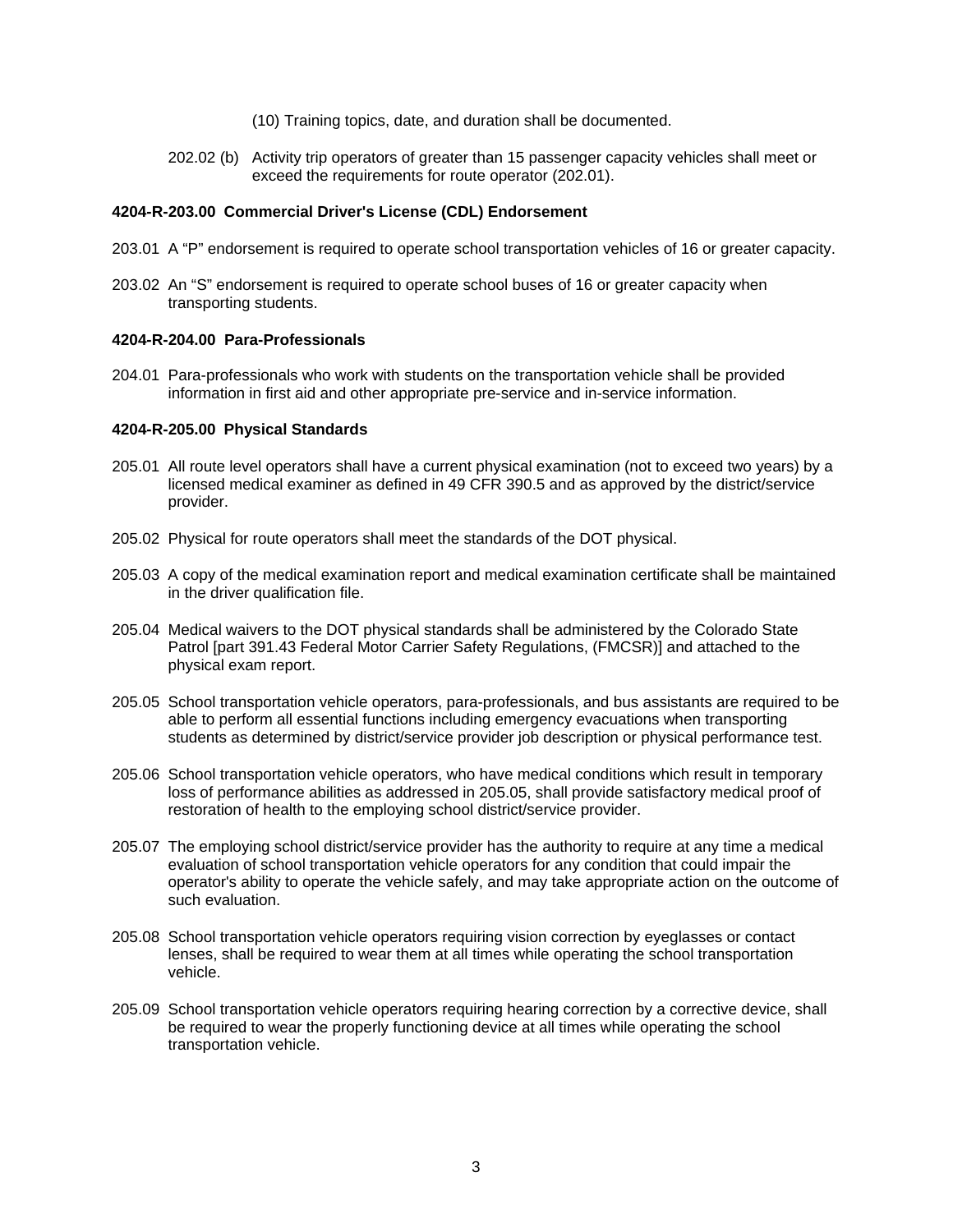#### **4204-R-206.00 Character Requirements**

206.01 The school transportation vehicle operator character requirements shall be specified by the school district/service provider.

## **4204-R-207.00 Operator Requirements**

- (The following requirements are referenced in section 202.00.)
- 207.01 The route operator shall possess a current CDE approved first aid certificate within 90 calendar days after initial employment.
- 207.02 Prior to operating a school transportation vehicle, and annually thereafter, a copy of the motor vehicle record shall be approved, meeting the requirements of the local board of education/service provider/insurance carrier and placed in the driver qualification file.
- 207.03 The route operator shall be provided with a pre-service training program including training in student confidentiality and the CDE written tests concerning driving on mountainous terrain and in adverse weather conditions. The local board of education/service provider shall determine additional content.
	- 207.03 (a) This shall be documented with topics, date, and duration.
- 207.04 The activity trip/small vehicle operator shall be provided with a pre-service training program including training for:
	- Type of vehicle
	- First aid information
	- Adverse weather information
	- Mountain driving information
	- Driving performance test

207.04 (a) This shall be documented with topics, date, and duration.

207.05 Annually the route operator shall receive a minimum of six hours of in-service safety training. A portion of this annual in-service requirement shall occur during the school year.

207.05 (a) This shall be documented with topics, date, and duration.

- 207.06 The operator shall pass the following appropriate written tests.
	- 207.06 (a) Current CDE school bus written test during the pre-service training and annually thereafter for school bus operators.
	- 207.06 (b) Current CDE small vehicle written test during the pre-service training and annually thereafter for small vehicle route or activity trip operator level.
	- 207.06 (c) Route operators shall pass the mountain driving written test as part of the pre-service training program.
	- 207.06 (d) Route operators shall pass the adverse weather conditions written test as part of the pre-service training program.
- 207.07 The driving performance test shall be part of the pre-service training and given every school year thereafter for route operators. This test shall be conducted in a vehicle, which is similar in type and size to the vehicle the applicant plans to operate, and shall include a vehicle inspection evaluation similar to a pre-trip inspection.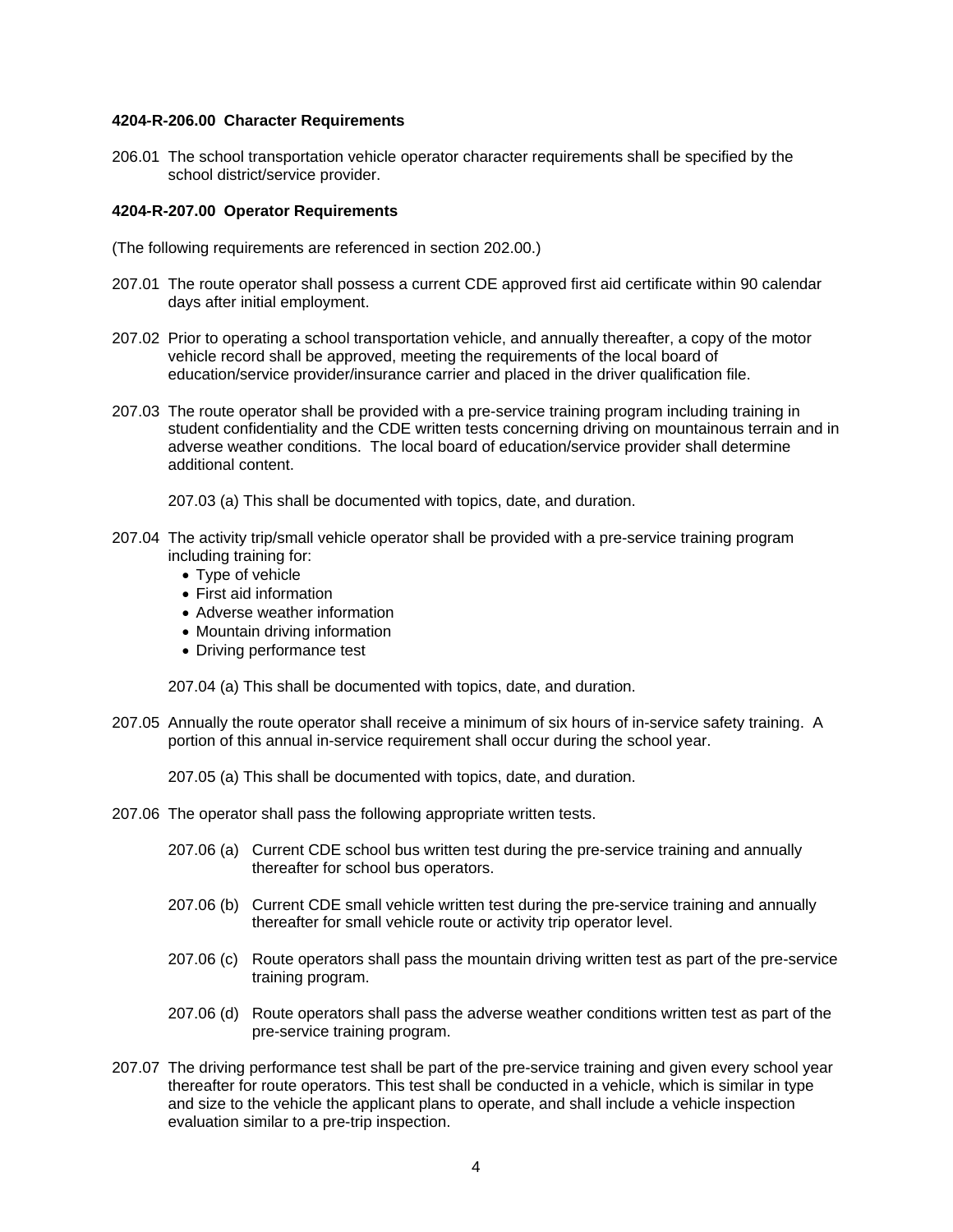- 207.07 (a) Documentation shall be maintained in the driver qualification file that the driving performance test was conducted. Areas for improvement shall be identified.
- 207.08 All training required by section 207.00 shall be documented by the district/service provider.

## **4204-R-208.00 Student Medical Information**

208.01 Medical and behavioral information as it relates to student transportation must be on file with the transportation department prior to the first day of service. This shall include medical and behavioral plans. [IDEA sec. 300.342(b)(2) and (3)]

## **4204-R-209.00 Railroad Crossings**

- 209.01 The following rules shall apply to all school/multifunction buses, whether transporting students or not, during the process of approaching, stopping, and crossing of railroad tracks.
	- 209.01 (a) The four-way hazard lamps shall be activated not less than 200 feet from the railroad crossing to alert other motorists of the pending stop for the crossing.
	- 209.01 (b) When stopped, the bus shall be as far to the right of the roadway as possible, and shall not form two lanes of traffic unless the highway is marked for four or more lanes of traffic.
	- 209.01 (c) The bus shall be stopped within 50 feet but not less than 15 feet from the nearest rail.
	- 209.01 (d) A prearranged signal shall be used to alert students to be quiet aboard the bus when approaching and stopped at railroad tracks. Turn off all noise making equipment (fans, heaters, radio, etc).
	- 209.01 (e) After quietness aboard the stopped bus has been achieved, open the service door and operator window, listen and look in both directions along the track(s) for any approaching train(s) and for signals indicating the approach of a train.
	- 209.01 (f) If the tracks are clear, the service door shall be closed prior to placing the bus in motion, the bus may then proceed in a gear low enough to permit crossing the tracks without having to shift gears. Hazard lamps shall be turned off after the bus has cleared the tracks.
	- 209.01 (g) When two or more tracks are to be crossed, do not stop a second time unless the bus is completely clear of the first crossing and has at least fifteen (15) feet clearance in front and at least fifteen (15) feet clearance to the rear.
	- 209.01 (h) Before crossing the tracks, ensure there is adequate clearance on the other side of the tracks and train right-of-way for the entire length of the bus plus 15 feet in case the bus must stop.
- 209.02 Buses are not required to stop at crossings controlled by an "exempt crossing" sign or at crossings controlled by a red, amber, green traffic control signal when it is in the green position, or when crossing is controlled by police officer or human flag person.

# **4204-R-210.00 Accident/Breakdown Procedures**

- 210.01 The following procedures shall be observed in the case of an accident involving a school transportation vehicle.
	- 210.01 (a) Stop the vehicle immediately.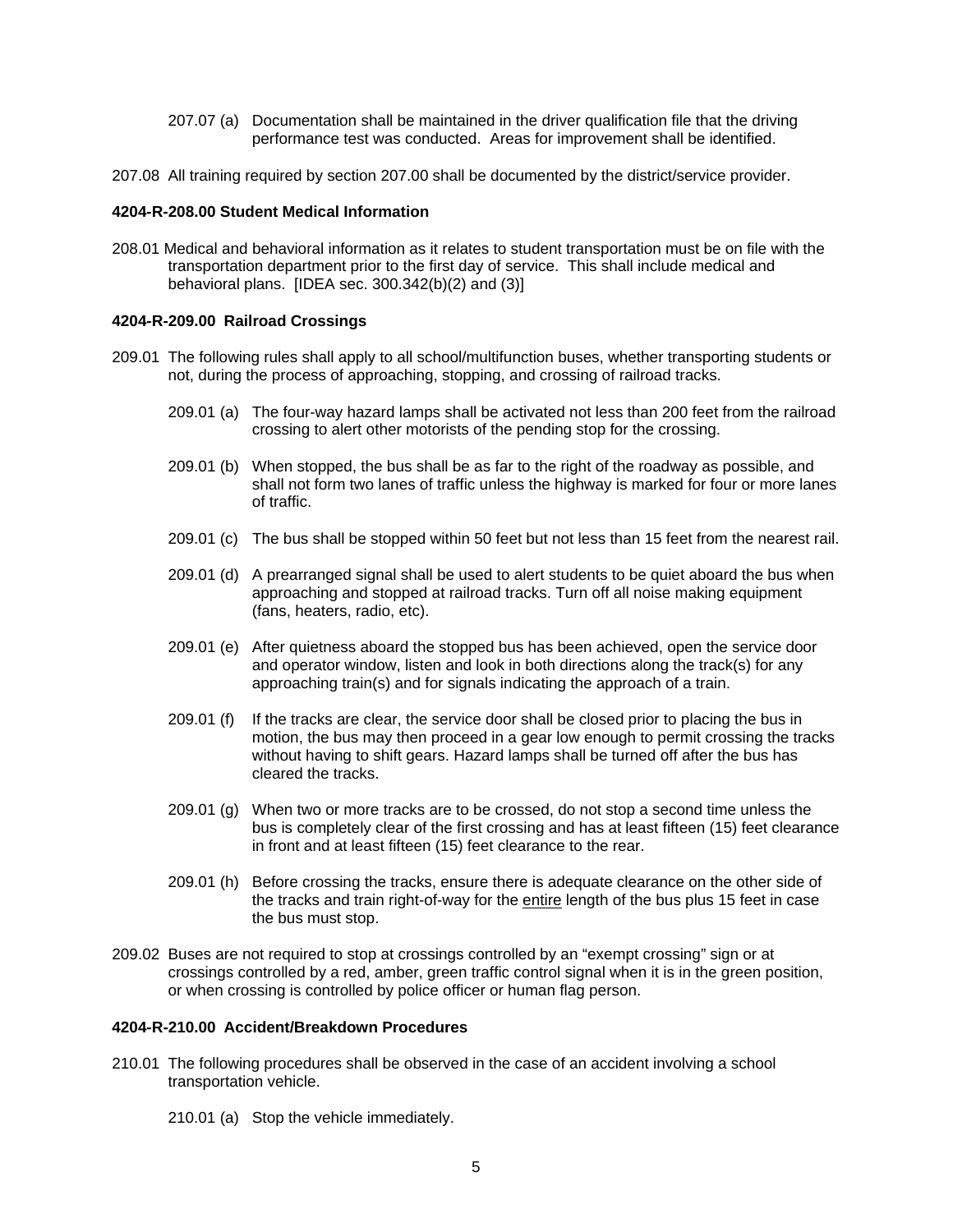- 210.01 (b) Remain at the scene of the accident. If the accident occurred on the traveled portion, median or ramp of a divided highway and each vehicle can be safely moved, move the vehicles to a nearby safe location. [42-4-1602(2), C.R.S.]
- 210.01 (c) Make certain all students are in a safe place. If it is determined that it is unsafe to keep students inside the school transportation vehicle, evacuate the students to a safe place, away from traffic.
- 210.01 (d) Render any person injured in the accident reasonable assistance.
- 210.01 (e) When a school transportation vehicle is involved in a traffic accident, three emergency reflectors shall be set to warn traffic to the distances as specified in 42-4- 230, C.R.S.
- 210.01 (f) Notify the proper law enforcement authority and school administrator/service provider immediately. Request emergency medical assistance as necessary. On accident alert days, follow the reporting procedures prescribed by the local law enforcement agency.
- 210.01 (g) Information such as names, license numbers, registration numbers, location, time, and road and weather conditions should be obtained and accurately written down.
- 210.01 (h) Provisions shall be made for transporting students to their homes or school.
- 210.01 (i) If the accident results in injury requiring treatment away from the scene; death; or the total property damage for the accident equals or exceeds \$2,500, the STU-5 form shall be completed and sent to the CDE within 20 business days.
- 210.02 When a school transportation vehicle operator approaches the scene of an accident in which the school transportation vehicle is not involved, the operator should determine the necessity of being of assistance, provide reasonable assistance, and thereafter immediately continue on the routine schedule.
- 210.03 The following procedures shall be observed, in the case of a school transportation vehicle breakdown:
	- 210.03 (a) Make certain all students are in a safe place. If it is determined that it is unsafe to keep students inside the school transportation vehicle, then evacuate the students to a safe place, away from traffic.
	- 210.03 (b) When a school transportation vehicle is broken down, three emergency reflectors shall be set to warn traffic to the distances as specified in 42-4-230, C.R.S.
	- 210.03 (c) Notify the school district administrator/service provider (give location, type of breakdown, etc.).
	- 210.03 (d) Provisions shall be made for transporting students to their homes or school.

# **4204-R-211.00 Speed Limits**

211.01 The maximum school transportation vehicle speed limit shall be as posted and in compliance with the laws and ordinances of the jurisdiction in which the school transportation vehicle is being operated; however, speed should be governed by reasonable judgment and existing operating conditions.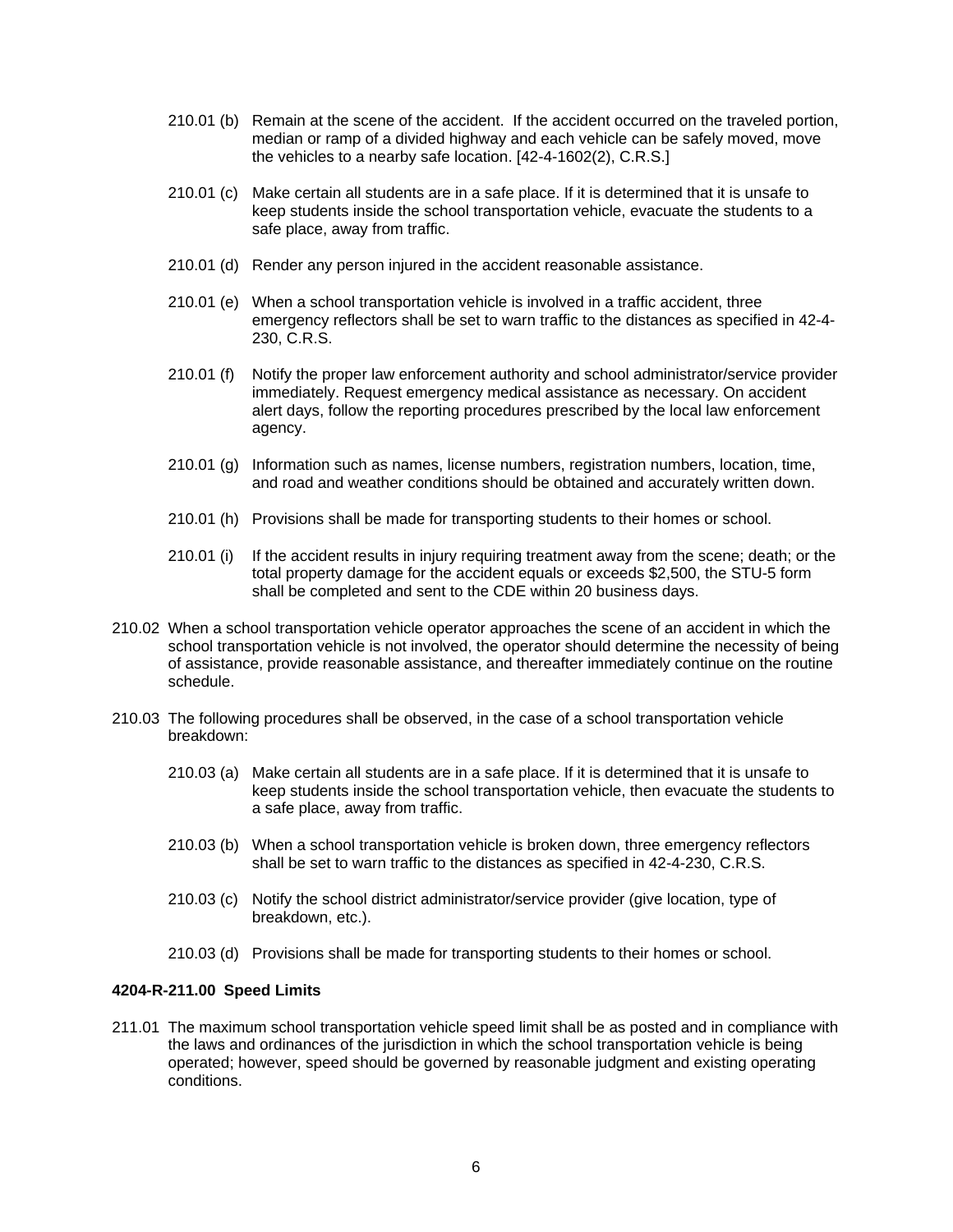# **4204-R-212.00 Convoy Distance**

212.01 A school transportation vehicle shall not follow another convoy vehicle within 300 feet when traveling outside the corporate limit of a town or city. This is not intended to prevent a school transportation vehicle from passing another motor vehicle.

# **4204-R-213.00 Substitute Assignment**

213.01 A school transportation vehicle operator shall not have the authority to assign a substitute operator without the prior approval of the district/service provider.

# **4204-R-214.00 Pre-trip Vehicle Inspection**

- 214.01 Each school transportation vehicle shall have a daily pre-trip inspection performed and documented by the school transportation vehicle operator, or a district/service provider authorized transportation employee, prior to the vehicle being placed in service. The pre-trip inspection requirements shall include as a minimum: lights (inside and outside), mirrors, emergency equipment, emergency door(s), wheels, tires, wipers, horn, exhaust system, student seating secured and in safe condition, and all CDL brake system checks; (both air and hydraulic systems):
	- Hydraulic pump and hold check
	- Air compressor check
	- Governed cutout
	- 1 minute check
	- Low air buzzer/light
	- Parking brake valve
	- Park brake and service brake on both air and hydraulic systems

Additional inspection items may be determined by the district/service provider.

# **4204-R-215.00 Repairs and Maintenance**

- 215.01 The district/service provider shall have a system to document defects reported and necessary repairs completed.
- 215.02 All repairs and regular maintenance shall be documented utilizing a district/service provider designed system within a separate file for each vehicle.

# **4204-R-216.00 Emergency Evacuation Drills**

- 216.01 Emergency evacuation drills shall be conducted at least twice during each school year for route operators and students who are transported the day of the drill.
	- 216.01 (a) One drill shall be through the emergency door(s) unless district/service provider policy precludes such practice.
	- 216.01 (b) One drill shall be conducted in the fall and the second drill conducted in the spring.
	- 216.01 (c) Substitute and activity trip operators of 16 or greater capacity vehicles shall be involved in the drills.
- 216.02 Students on activity trips shall receive emergency evacuation instruction prior to departure.
- 216.03 Records shall be maintained documenting that the required evacuation drills were conducted or evacuation instruction was given.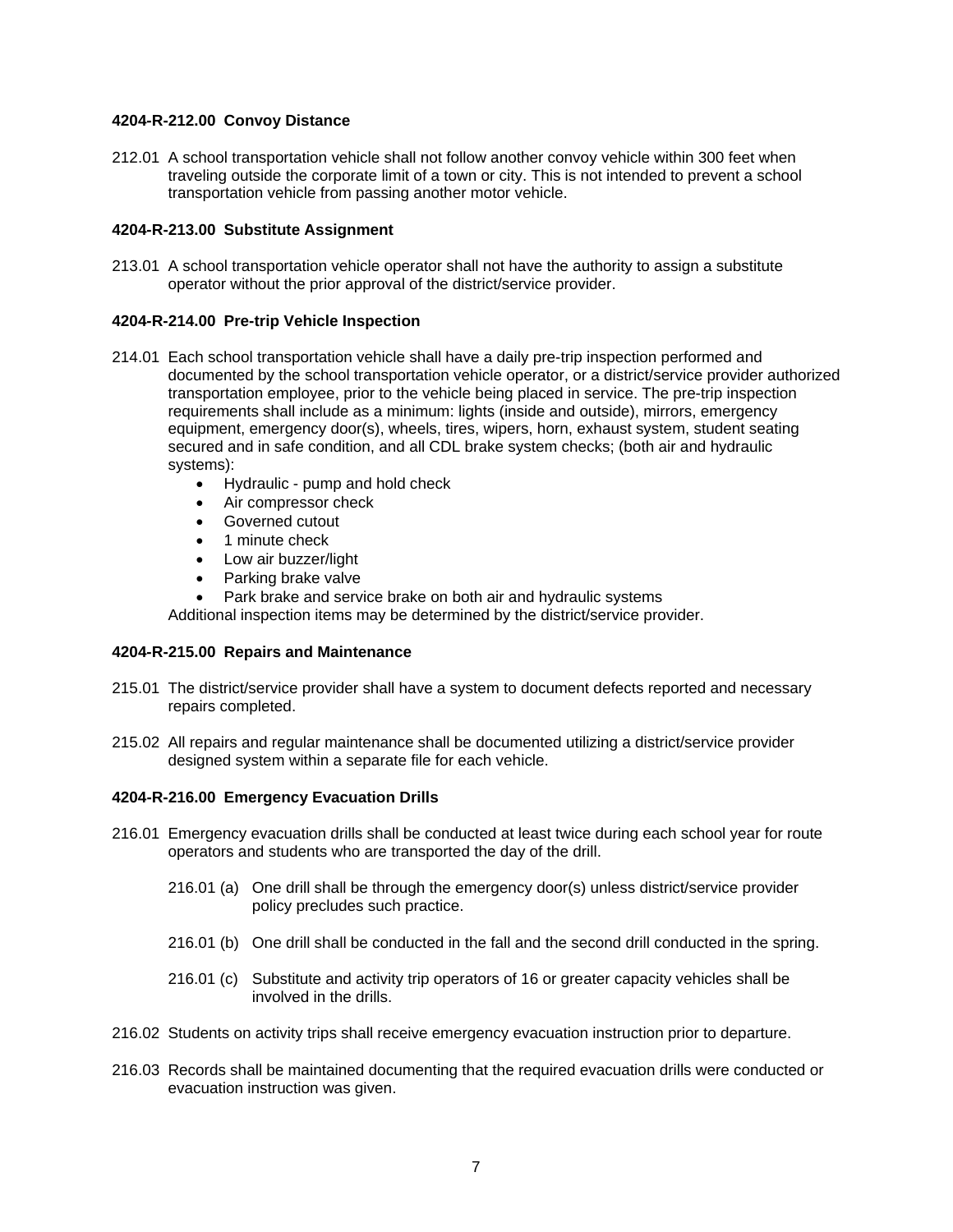# **4204-R-217.00 Strobe Lamps**

- 217.01 When a school transportation vehicle is equipped with a roof mounted strobe lamp, the use of the strobe lamp is permitted only when the vehicle presents a hazard to other motorists such as loading or unloading students in inclement weather or to enhance visibility of the vehicle when barriers inhibit such visibility.
- 217.02 A school transportation vehicle operator may use the strobe, in addition to the hazard lamps, to warn other motorists that the vehicle is not in motion or is being operated at a speed of twentyfive miles per hour or less.

# **4204-R-218.00 Use of Tobacco Products, Controlled Substances, or Alcohol**

218.01 Use of tobacco products, controlled substances, or alcohol aboard any school transportation vehicle shall be prohibited at all times.

# **4204-R-219.00 Food or Drink**

219.01 The school transportation vehicle operator shall not consume food or drink unless the vehicle is stopped at a safe location with the park/emergency brake set.

# **4204-R-220.00 Backing**

220.01 The school transportation vehicle operator shall use extreme caution when backing. Before backing on roadway or school grounds, the horn or audible warning device shall be sounded and hazard lamps actuated.

## **4204-R-221.00 Towing**

- 221.01 School transportation vehicles shall not be operated with a trailer or other vehicle attached while students are being transported.
	- 221.01 (a) Exemption: district Vo-Ag program small vehicles meeting the current CDE towing criteria may tow trailers to the extent that trailering is a necessary component of their Vo-Ag program.

# **4204-R-222.00 Authorized Passengers**

222.01 No one except school personnel and students regularly assigned to a school transportation vehicle for a particular route and schedule may ride in such vehicle, unless he or she has received prior authorization from the appropriate district/service provider administrator or designee.

# **4204-R-223.00 Transportation of Unsafe Items**

- 223.01 School transportation vehicles shall not transport any items, materials, or equipment which in any way would endanger the lives, health, or safety of the students and school transportation vehicle operator. In addition, any item or items, which could break or produce injury if tossed about inside of the school transportation vehicle shall be properly stored or secured to reduce the danger to a minimum. In addition, the school transportation vehicle operator shall make a reasonable and prudent determination that all carry on items are properly handled in order to minimize the danger to all others.
- 223.02 All aisles and exits shall be clear of luggage and/or equipment when transporting students.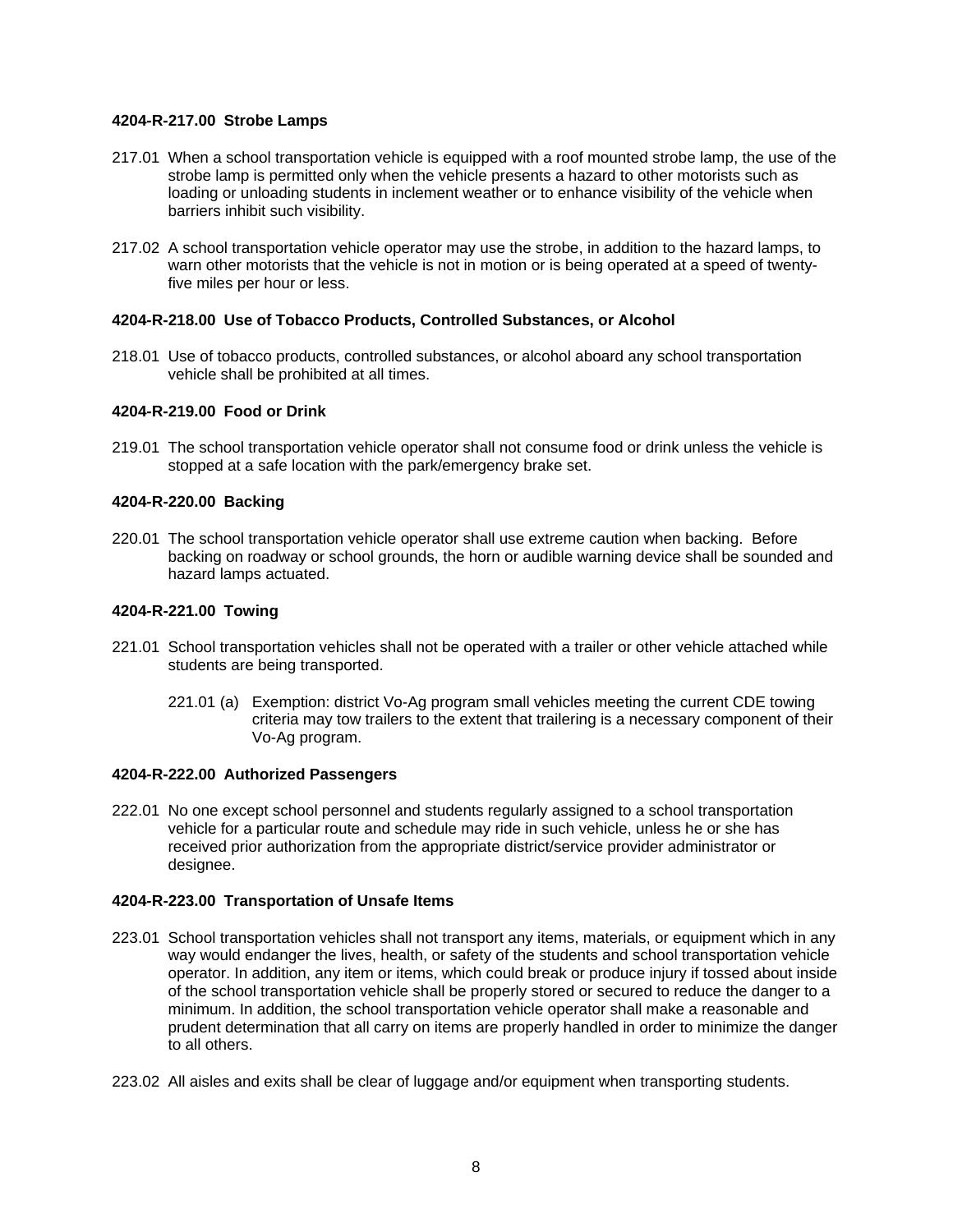#### **4204-R-224.00 Route Planning**

- 224.01 Small vehicles, 14 or less passenger capacity multifunction buses, or school buses may be operated on route. These routes shall be planned as to:
	- 224.01 (a) Eliminate, when practical, railroad crossings.
	- 224.01 (b) Prohibit the unloading from the school transportation vehicle of any students who must immediately cross a major thoroughfare, except for two-lane highways when such crossing can be done in a safe manner, as determined by the local board of education in consultation with the local traffic regulatory authority.
	- 224.01 (c) Prohibit the loading/unloading of students from school transportation vehicles onto the side of any major thoroughfare when an adjacent road or street would provide access to the students' destination. 42-4-1904(1) C.R.S.
- 224.02 For the purpose of this section:
	- 224.02 (a) Major thoroughfare a freeway, U.S. highway outside any incorporated limit, interstate highway, highway with four or more lanes, or a highway or road with a median separating multiple lanes of traffic. 42-4-1904(1) C.R.S.
		- (1) Freeway a controlled access highway.
		- (2) U.S. highway a highway with a U.S. designation in front of the highway number (for example, U.S. 50) or posted with the U.S. highway sign.
		- (3) Highway with four or more lanes a highway with two or more through lanes in the same direction. Turn, acceleration, and deceleration lanes are not considered through lanes.
		- (4) A highway or road with a median a highway or road with a raised, lowered, or striped area between opposing lanes of traffic. A median using a striped area is normally two to four feet wide between the solid lines.
		- (5) Adjacent a road or street running parallel to the major thoroughfare, e.g., a service or frontage road.
	- 224.02 (b) The district shall obtain clarification from the local traffic regulatory authority when needed.
- 224.03 It shall be the responsibility of each school transportation vehicle operator to report any condition on a route, which may be construed as a safety hazard.
- 224.04 Procedures for Loading and Unloading Students

School bus alternately flashing warning signal lamps are placed on school buses for the purposes of warning traffic that the school bus is about to stop (amber lamps) or is stopped (red lamps) to load or unload students. The following procedures shall be observed when controlling traffic with a school bus during the process of loading or unloading students on any highway, road, or street:

- 224.04 (a) Activate the school bus amber alternately flashing warning signal lamps:
	- (1) Not less than 500 feet from the student stop in rural areas.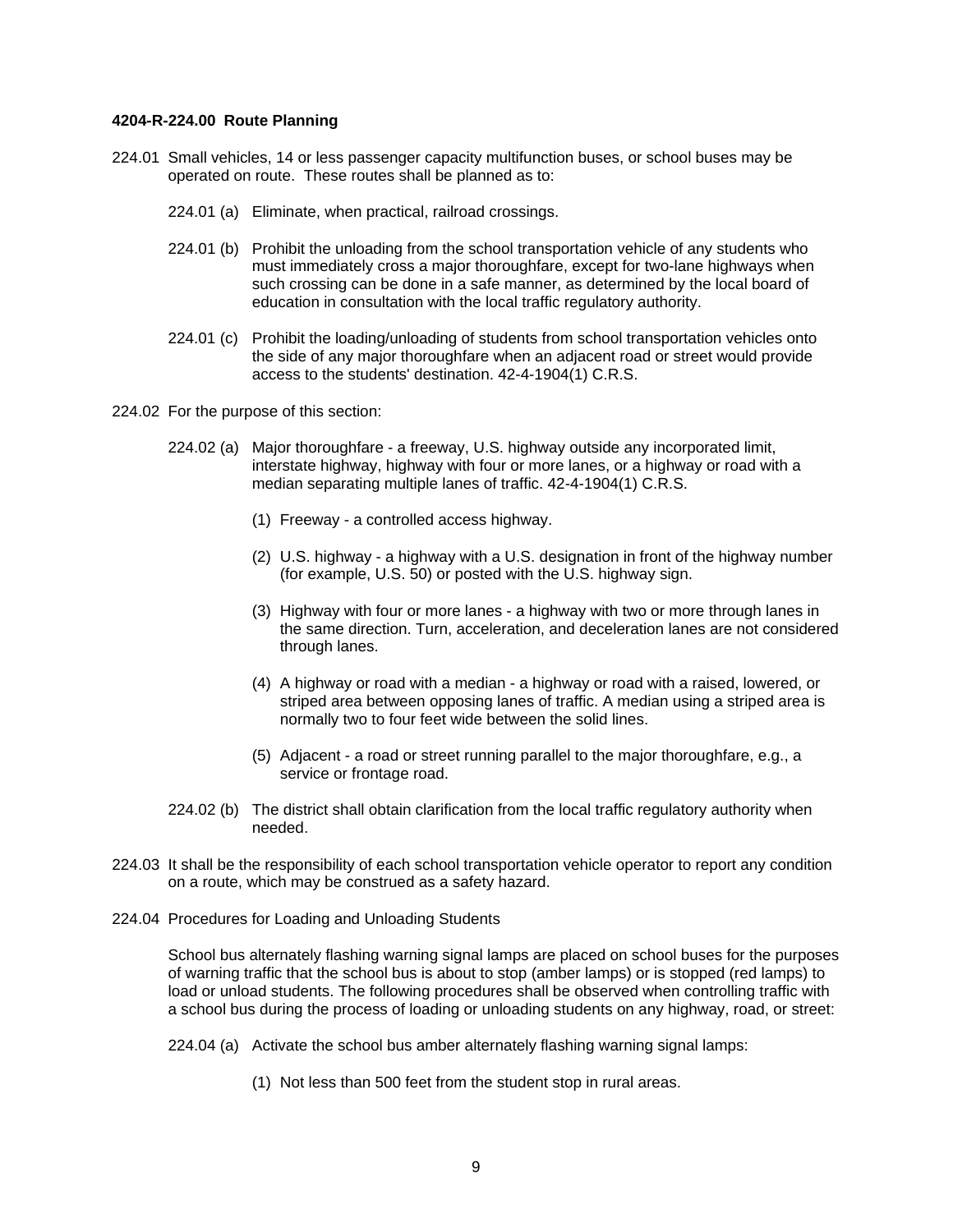- (2) At least 200 feet or the length of one city block from the student stop within the corporate limits of a town or city.
- (3) When approaching another school bus stopped with its red alternate warning signals activated.
- 224.04 (b) The red alternately flashing warning signal lamps shall be activated whenever the bus is stopped for the purpose of receiving or discharging students. The same red lamps shall also be activated when the school bus is stopped behind or has met a school bus that has activated its red alternately flashing warning signal lamps, and at no other time. 42-4-1903(2)(b)(I) C.R.S.
- 224.04 (c) Every school bus shall stop as far to the right of the roadway as possible before discharging or loading students; except that the school bus may stop in the traffic lane when a student must cross the roadway. 42-4-1903(5) C.R.S.
- 224.04 (d) Exceptions:
	- (1) A school bus shall be exempt from this section when stopped for the purpose of discharging or loading students who require the assistance of a lift device only when no student is required to cross the roadway. Such bus shall stop as far to the right off the roadway as possible to reduce obstruction to traffic. 42-4- 1903(2)(B)(II) C.R.S.
	- (2) School loading and unloading zones, which are properly designated, marked, and supervised, may be exempted from this section by local traffic authority and board of education policy. The use of the alternately flashing warning signal lamps may be exempted from this section when the local traffic regulatory authority and local board of education has by prior written designation declared such actuation unnecessary. 42-4-1903 (2)(b)(I) C.R.S.
- 224.04 (e) Stop the bus to allow sufficient area to the right and front of the school bus but close enough to the right to prevent traffic from passing on the right so students may clear the school bus safely while in sight of the operator.
- 224.04 (f) When stopped, the parking/emergency brake (air or hydraulic brake system) shall be set prior to loading and unloading. Transmission shall be placed in neutral or in park (if vehicle is so equipped).
- 224.04 (g) Students shall be instructed to walk a distance of approximately ten (10) feet in front of the school bus and wait for operator's signal before crossing the roadway.
- 224.04 (h) Students shall be instructed to stand away from the curb or roadway so, when the bus stops to load, they are not next to the bus.
- 224.05 Location of student stops shall consider factors including: visibility, lateral clearance, student access, and control of other motorists. For additional factors, refer to the student stop guidelines, located on the CDE transportation website.
- 224.06 The route operator shall not relocate the student stop without supervisor approval. The supervisor shall specify the procedure for a route operator to relocate a student stop in an emergency.
- 224.07 The district shall have a procedure in place to verify that students are not left on the bus at the end of the run or trip.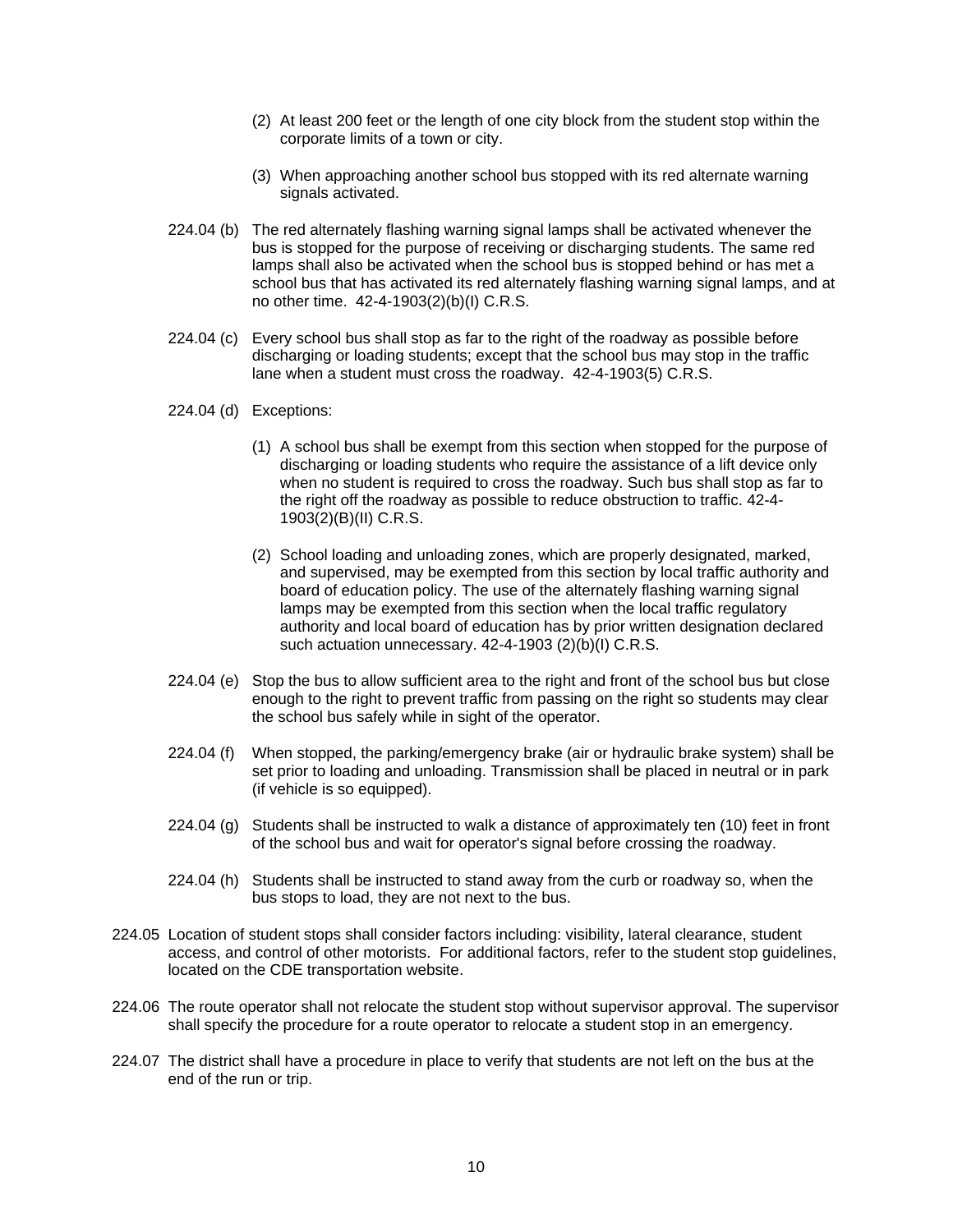# **4204-R-225.00 Standees**

225.01 Students shall not be permitted to stand in any school transportation vehicle while the vehicle is in motion. This does not preclude authorized persons (such as paraprofessionals) from completing their duties as required.

# **4204-R-226.00 Vehicle Capacity**

226.01 The number of passengers transported on any school transportation vehicle shall not exceed the vehicle passenger seating capacity. Small vehicle capacity shall not exceed the number of safety belts as designed by the vehicle manufacturer.

# **4204-R-227.00 Safety Belts**

- 227.01 A school transportation vehicle operator shall have the safety belt fastened, worn correctly, and properly adjusted whenever the school transportation vehicle is in motion.
- 227.02 Students in a small vehicle shall have their safety belts fastened, worn correctly, and properly adjusted prior to the small vehicle being put in motion.

## **4204-R-228.00 Fueling**

228.01 School transportation vehicles shall not be fueled while students are on board, except in instances when unloading the students would present a greater hazard or peril to their safety.

#### **4204-R-229.00 Hours of Service for School Transportation Vehicle Operators**

- 229.01 The school transportation vehicle operator, including small vehicle operators, shall not drive nor shall the school district/service provider permit or require an operator to drive:
	- 229.01 (a) In excess of 10 hours or after being on-duty 14 hours until completing 10 hours off duty. This would include on-duty time for all employers. Ten hours off duty may be consecutive or accumulated in two or more periods of off duty time with one period having a minimum of 6 consecutive hours off duty.
	- 229.01 (b) After being on-duty for more than 70 hours in any seven consecutive days.
- 229.02 A school district/service provider may comply with part 395 of the Federal Motor Carrier Safety Regulations (FMCSR) in place of this section.
- 229.03 Definitions:
	- 229.03 (a) Adverse driving conditions In case of emergency, an operator may complete the trip without being in violation if such trip reasonably could have been completed absent the emergency.
	- 229.03 (b) Day Means any 24-consecutive hour period beginning at the time designated by the school district/service provider.
	- 229.03 (c) On-duty time Includes all time worked for any and all employers, including all driving and non-driving duties.
	- 229.03 (d) Off-duty time School transportation vehicle operators may consider waiting time at special events, meal stops, or activity trips as off-duty if the following criteria is met: (compensated waiting time does not necessitate on-duty time)